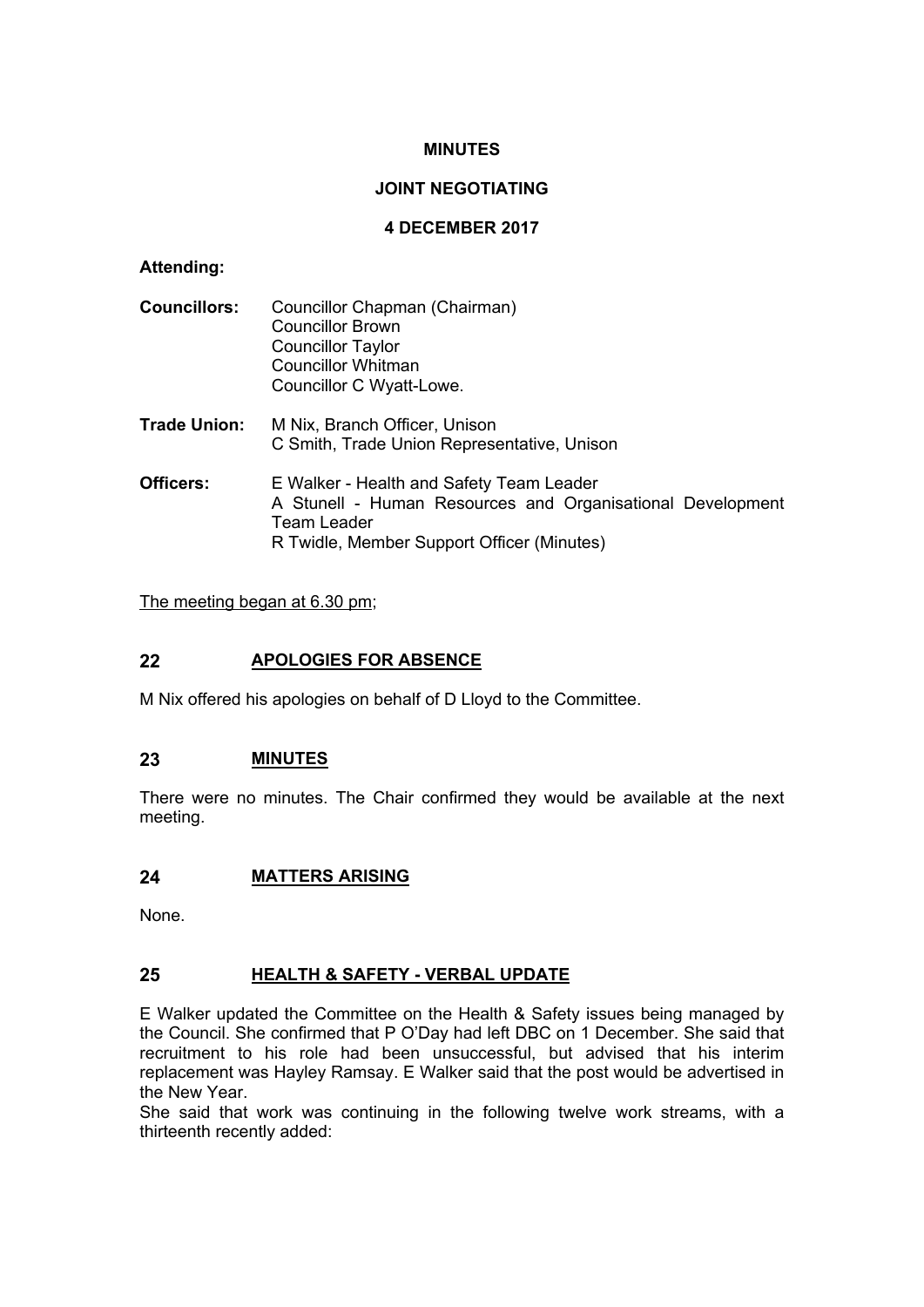### **Lone working**

E Walker said that companies were being invited in to demonstrate lone working devices (which would also be trialled) for the re-tender process for following year.

# **Adventure PlayGround**

E Walker told the Committee that unannounced audits would be conducted in Q1 to ensure that working practices were fully absorbed and being put into practice, and that the appropriate documentation was correctly completed.

### **Vehicle Repair Workshop (VRS)**

E Walker said that Corporate Health and Safety had assisted S J Smith in reviewing lifting equipment risk assessments and implementation. She said that several Skilled Technicians posts would be recruited in January 2018.

### **Noise**

E Walker said that the newly drafted 'Noise at work' policy had been approved by CMT on 7 November; it had been communicated to the relevant service areas.

E Walker said that Clean, Safe & Green (CSG) equipment had been assessed; new ear defenders had been purchased and the majority of the equipment could be used without reaching the Noise action levels. She said that, with the exception on the chainsaws, the equipment would require monitoring to ensure they were not used for excessive time periods by a single operator.

She also said that Old Town Hall sound absorbing foam panels were to be installed in the DJ's booth.

### **Whole Body Vibration**

E Walker told the Committee that the 'Whole Body Vibration' policy had also been approved by CMT on 7 November. Again, this had been circulated to the relevant service areas.

### **Contractor Safety**

E Walker told the Committee that work continued to progress on this especially with regard to CDM projects. She said that three areas had been focused; on Pre Tender, Tender Award and Contract Monitoring.

### **Occupational Health**

E Walker said that four companies had put forward submissions for tender for the new contract; this process was ongoing. A meeting was due to take place the following week with E Walker, A Stunell and M Rawdon to discuss the tenders.

### **Asbestos Management**

E Walker advised the Committee that the draft 'Asbestos Management' plans had been submitted to the forthcoming Corporate H&S Committee for approval in the near future.

### **Training:**

**Awareness of Health & Safety Risk Assessments:** E Walker said that two courses had been run and feedback was very positive.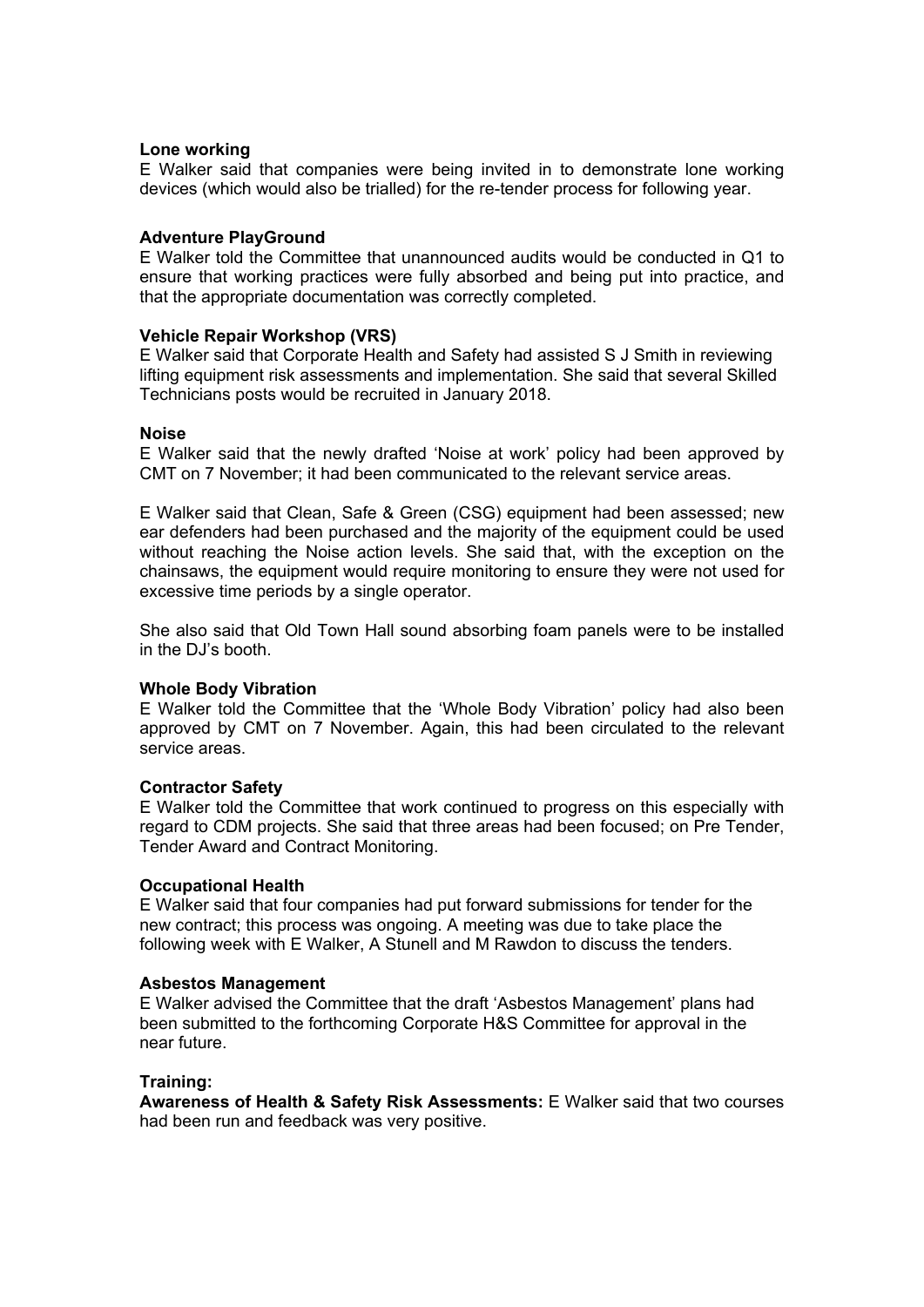**Introduction to Manual Handling:** E Walker said that three courses have been run. Feedback was very positive.

**Sharps Training:** One course had already taken place; another was due to take place on 6 December (Conference room 2) at the Forum starting 10:00am to 12:00noon.

**Legionella Awareness Training:** E Walker advised that this course was now being run in Q3.

E Walker asked the Committee if there were any further questions; none were forthcoming. The Chair thanked her for the update.

### **26 HUMAN RESOURCES - VERBAL UPDATE**

A Stunell updated the Committee on the various ongoing aspects of The People Strategy.

### **Apprenticeship Levy Board.**

A Stunell said that the Board was still meeting on a monthly basis. She confirmed that three apprentices were due to start/commence their courses; this was with Customer Services in December and HR in January; a gardener was also due to start with CSG team. A Stunell said that HR had conducted a review to see what qualifications DBC most needed and the Board were keen to ensure that the budget was being correctly spent in line with this.

### **Investors in People (IiP)**

A Stunell said that following the submission of the paper to CMT that proposed not to continue with the IiP scheme (due to the significant continuation costs which could be £7k - £13k,and that much of the reaccreditation proposals were already covered within The People Strategy), CMT had asked for more information, specifically as to what other Councils were doing. A Stunell said that this research had been completed, and that she would be scheduling a meeting with the CEO to discuss whether this should be continued.

### **Sickness Absence**

A Stunell said that the review of the Sickness Absence policy was still ongoing; there had been a number of negotiations with the TU's, and drafts/redrafts were still being exchanged. She said that following discussion with M Brookes, Solicitor to the Council, although there were no significant changes, it was felt that it needed to go through the full Council process of consideration by CMT, Cabinet and Council. A Stunell said that R Smyth, Director of Performance, People and Innovation, would shortly be presenting to CMT, with the view to this being placed on the Forward Plan for Cabinet.

### **Recruitment**

A Stunell told the Committee that the review looking at how recruitment was conducted was still ongoing. She said they were looking at how DBC's attracts potential staff, specifically looking at social media, and how DBC brands itself. She said that Kelvin Solely was leading on this strand, with a member of the HR team consulting.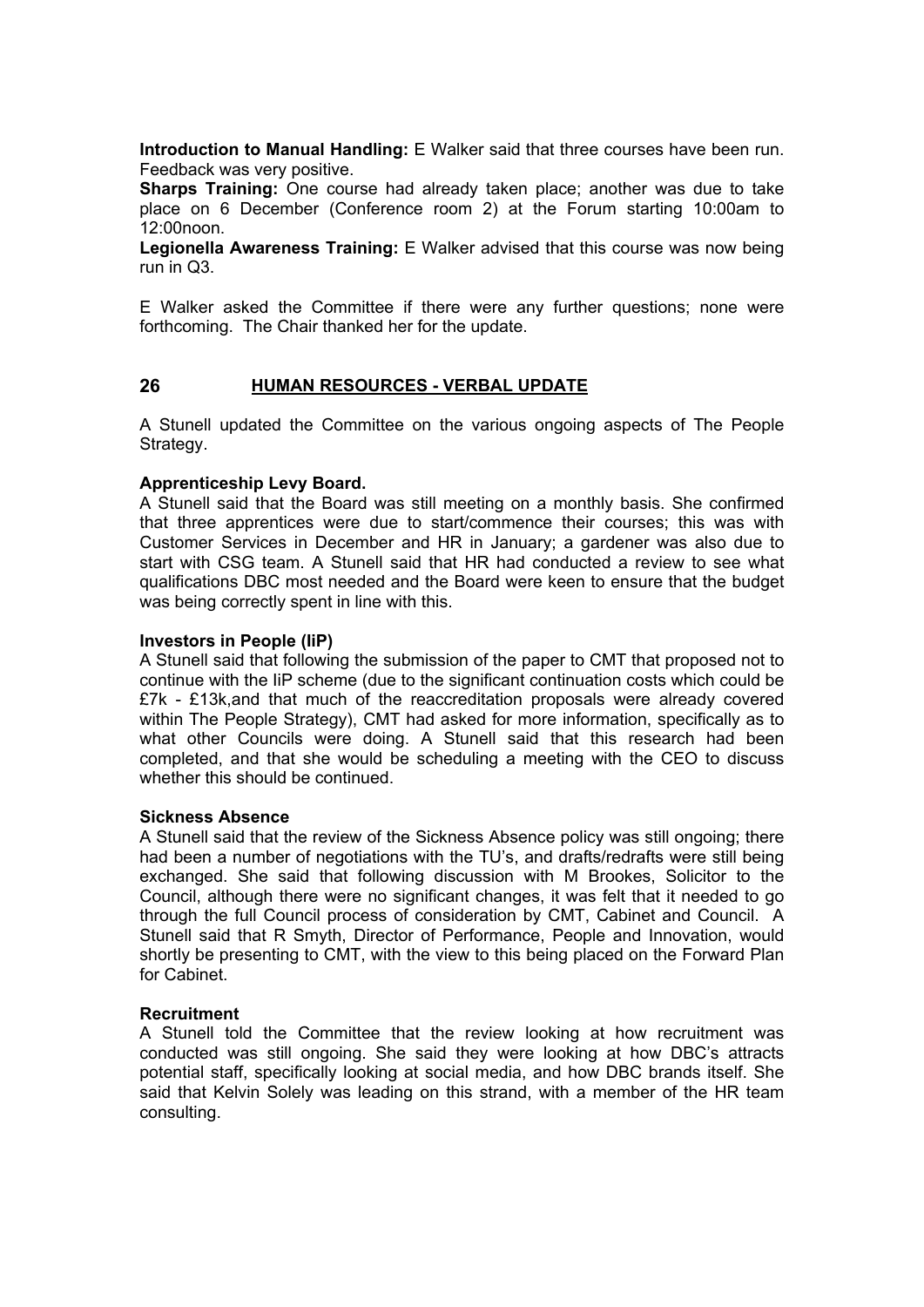### **Training**

A Stunell said that the Coaching & Mentoring Strategy was ongoing; she said that she had been in discussions with East of England LGA as they have a Coaching Pool. They had been due to send a survey on her behalf, however this did not happen and so this had been put back. A Stunell said that the purpose of this was to ensure that DBC were mindful of other successful schemes, rather than drafting from scratch. She reminded the Committee that she was continuing with her own coaching qualification, and of its use to staff.

A Stunell said that the mandatory training for 'Leading in Dacorum' had also being reviewed, specifically looking at e-learning. As a result, she said that a lot more courses had been added.

In addition to this, A Stunell said that another area of review was the training for Member Development. She said that a great deal of the courses would be the same for the Members as for the staff; however she was aware that some Members had experienced difficultly accessing these courses. Cllr Taylor confirmed that he was the Chair of the Member Development Steering Group, and that this was correct. He said that this matter was to be discussed at the forthcoming meeting. He also said that although it was his and the Group's view that not all training should be mandatory, he believed that there was a need for the courses that were mandatory for staff, should also be for Members. He confirmed that A Stunell should receive an update shortly after this meeting.

The Chair asked how many had completed the e-learning courses. Cllr Taylor confirmed that no Members had currently completed them.

### **Terms and Conditions**

A Stunell noted that this matter had been spoken about at length at the previous meeting, and that M Rawdon was currently in communication with both regionals branches of Unison and Unite – at this stage M Nix confirmed that a meeting was due to take place with the members within the following days at Cupid's Green. He also confirmed that Richard Gates and Nalin Cooke would be addressing the membership.

### **Appraisals**

A Stunell confirmed that this strand was being led on by M Rawdon and Donna Kemp. This was looking at how appraisals would be conducted in the future; currently the majority of DBC staff had an appraisal in April/May, then a mid point review is conducted in October/November. A Stunell said that manual staff and members of CSG had a yearly review. She said that they were considering if it would be beneficial for all staff receiving a yearly review, but with standardised format on the monthly 1-to-1's, that were linked to the appraisal.

### **Work Force Data**

This was being lead on by Charles Berry Ottaway. At this stage, there was no update on this strand.

### **Induction**

A Stunell said that an electronic induction had been developed; this meant that HR was able to monitor that managers were completing the induction process with new staff. It also meant that all aspects of the induction were located in one place, with a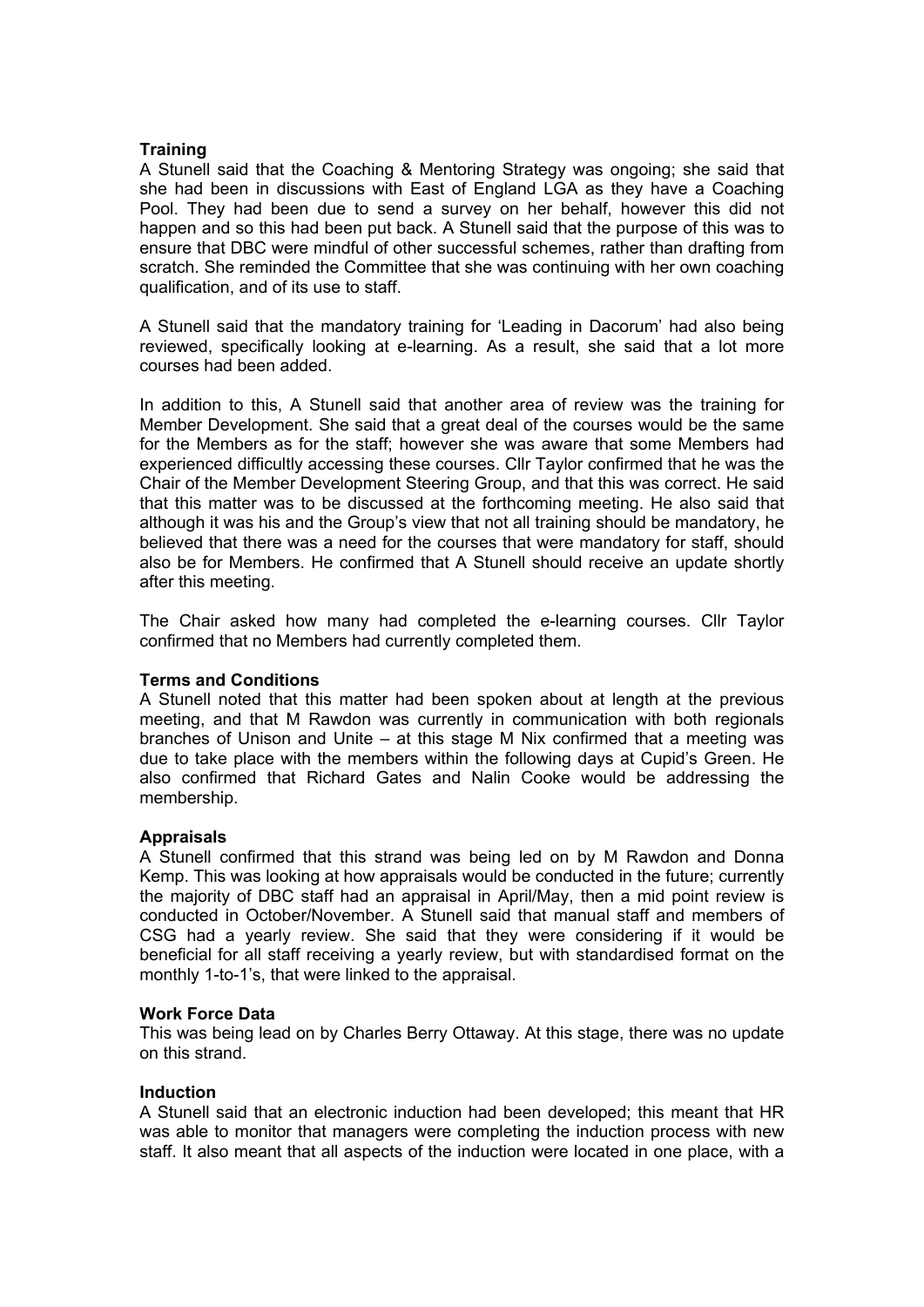consistent message. A Stunell said they were continuing with the plan of 'On Boarding', and staff were being sent information/policies to read in advance of their start date.

A Stunell said that this completed the People Strategy update. In addition to this, she also advised the Committee of the following:

### **Gender Pay Review**

A Stunell confirmed that this project was being conducted between HR, Robbie File and Payroll. She confirmed that DBC needed to provide a report on this review by 31 March 2018, indicating what, if any, gaps there were with staff. She said that they had hoped that the payroll provider Serco would be able to provide this information; however they were unable to provide this information till February, which was insufficient time in relation to the deadline. As a result, internal Payroll were providing this information, which was time consuming.

### **General Data Protection Act (GDPR)**

A Stunell confirmed that the GDPR would supersede the DPA in May 2018. As a result John Worts was in the process of briefing all Group Managers of its impact and the new obligations. A Stunell said that she was particularly concerned of its impact on HR, therefore had arranged a number of briefings between J Worts, herself and the HR team. Cllr Taylor also advised that J Worts would also be attending the forthcoming Member Development session to brief the Membership.

### **Employee Information System (EIS) replacement**

A Stunell said that there was an ongoing project to group the EIS replacement and payroll tender together; it was hoped that this could be issued in the New Year.

### **Staff Conference**

A Stunell told the Committee that this had taken place on 15 November, and focused on staff wellbeing; there were a number of speakers, talking about various aspects of this including emotional intelligence and Mental Health first aiders. In addition, there were also updates from Sally Marshall and James Deane. This was well attended and the feedback had been positive. During this session, the staff survey was also launched which was available for completion until 15 December.

The Chair thanked A Stunell for the update, and asked the Committee if there were any questions.

Cllr C Wyatt-Lowe noted the support to staff, and was pleased that the Staff Conference had focused on staff wellbeing. She asked what specific support was offered to staff that may be suffering from domestic abuse. Cllr C Wyatt-Lowe said that she had recently attended a Hertfordshire County Council (HCC) event, explaining that its purpose was to shine a spotlight on this issue. She said that two speakers at the event had explained that their way out of the abuse was due to the high level of support provider by their employer, including in one case, where the employer facilitated a move to another part of the country. She asked what support DBC were offering to staff that may be facing this.

A Stunell accepted that this was not her area of expertise. She told the Committee that Julie Stills in the Anti-Social Behaviour team was tasked with addressing domestic abuse in the context of the Dacorum area, and was fully aware of the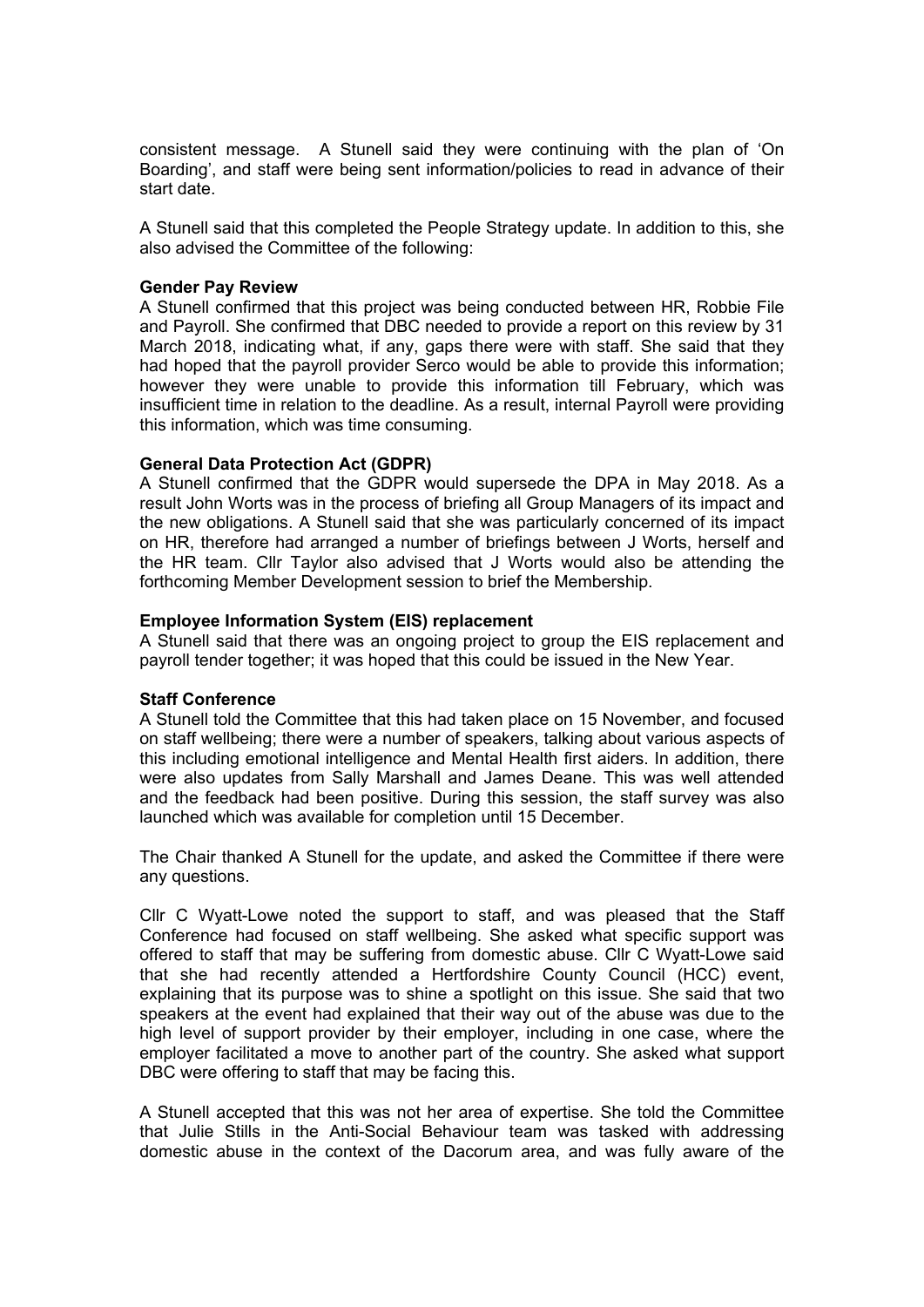various areas of support through the interlinking agencies. A Stunell said that in terms of employees, staff had a variety of workplace options, including counselling and Mental Health First Aiders, however she also highlighted that this was an extremely sensitive and delicate issue. She said that although managers may pick up on something following a pattern of sickness absences, or that the return to work interview may highlight domestic abuse concerns, often it will require the individual to speak about the abuse.

Cllr C Wyatt-Lowe said that it was likely that a number of DBC employees were subject to domestic to abuse, noting that it affected all individuals, across the spectrum. She thought there was a need for DBC to be more aware, as well as providing practical support to staff. A Stunell accepted that this was a subject where more awareness should be raised. She also said that although support was available, there was no formal policy in place.

Cllr Taylor suggested that this could be added to a future agenda of the Standards Committee, given that it reviewed DBC's policies and procedures. He said that although it may differ very little to the policy used by J Stills in the ASB team, it would at least ensure that a staff policy in respect of domestic abuse was in existence. At the request of the Chair, A Stunell confirmed that she would liaise with J Stills and take this issue forward.

Cllr C Wyatt-Lowe said that at this event, this had also highlighted to HCC the need to develop safeguarding specifically for staff. She said that this matter was due to be referred for further consideration to the Adult Safeguarding Board, who had representatives across the County. Cllr C Wyatt-Lowe said that she could ask for feedback to the districts/borough so that any expertise could be shared, rather than the work be replicated. A Stunell thanked Cllr C Wyatt-Lowe, also noting that J Stills would attend this Board.

The Chair asked A Stunell for further information about the Apprenticeships; he asked if DBC were looking to increase apprenticeships, and what DBC was doing to ensure apprentices stayed. A Stunell said that the apprentice in Customer Services had a 13 month contract; although she would need to consult the budget at the end of this to see if it was possible for them to stay, she noted the turnover of staff in Customer Services and so thought it was likely there would be an opportunity. She said that the person with HR was originally in another department, however had started in September when the apprenticeship opportunity arose; A Stunell said that she hoped she would finish the HR apprenticeship with DBC, but this was only budgeted for 13 months, She said that the Apprenticeship Levy Board were looking at upskilling managers (she explained DBC could not necessary employ new staff as there may not be a salary budget the following year) but she also highlighted that the costs of some apprenticeships were significantly more than the professional qualification for the same field. She also said that there did not appear to be a qualification for the service areas that DBC had particularly identified as most needed, such as Building Control. She also advised the Chair that DBC could not 'tie in' staff following completion of the apprenticeship – the Levy scheme prevented this. A Stunell said that she had a forthcoming telephone conference with East of England LGA to discuss this issue.